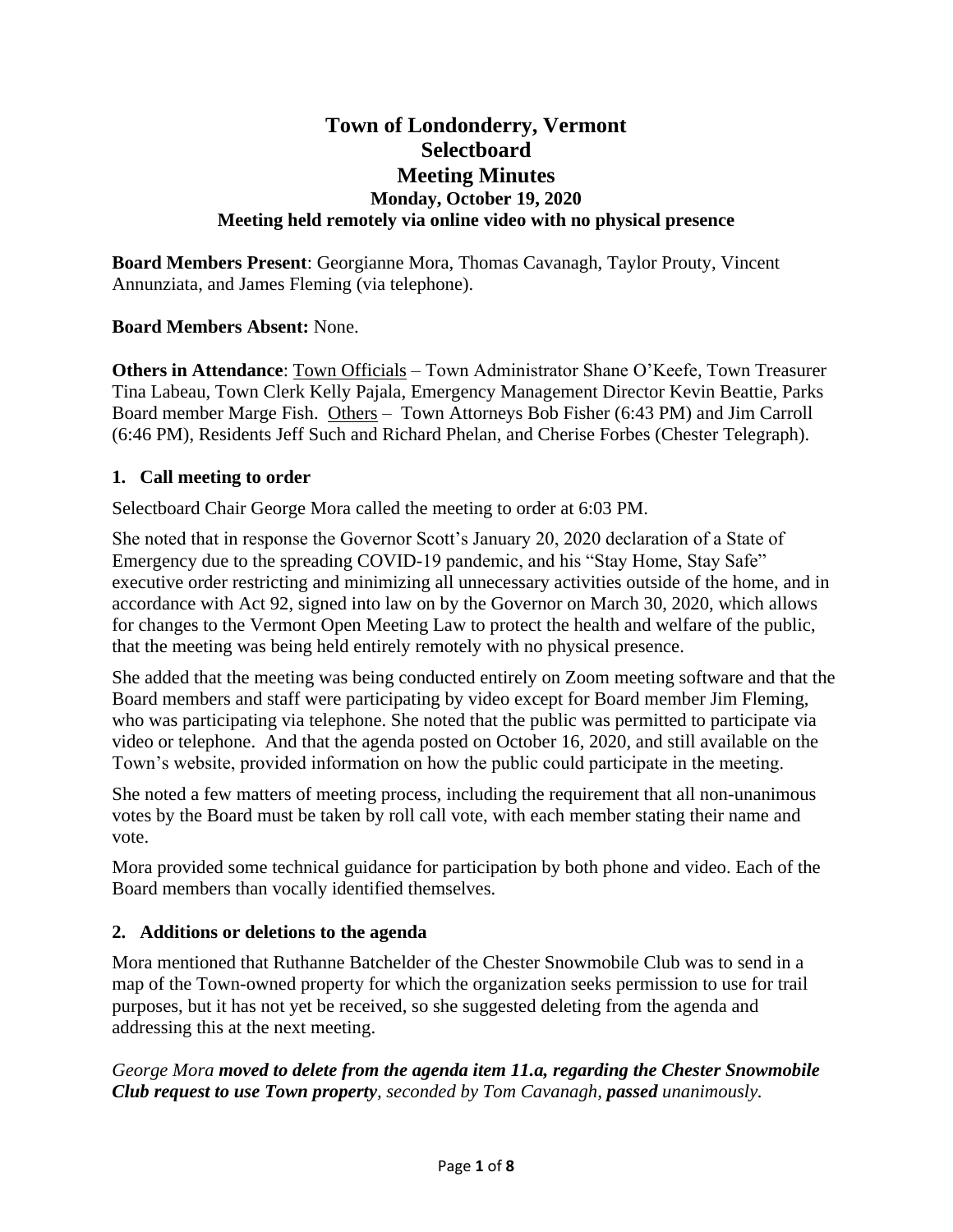O'Keefe noted that Planning Commission Chair Sharon Crossman wished to have added to the agenda a matter regarding an invitation for a community engagement process by the Vermont Council of Rural Development

*George Mora moved to add to the Old Business section of the agenda item 10.g. regarding the Vermont Council on Rural Development offer for a community engagement process, seconded by Tom Cavanagh, passed unanimously.*

# **3. Minutes Approval – Meeting of October 5, 2020**

*Tom Cavanagh moved to approve the minutes of the Selectboard meeting of October 5, 2020, seconded by Vincent Annunziata, passed unanimously.*

# **4. Selectboard Pay Orders**

### *Tom Cavanagh moved to approve the pay orders for payroll and accounts payable, seconded by Taylor Prouty.*

O'Keefe noted that in the pay order were payments to the electrical contractor for the Town Garage connection to the Town Office generator, a matter to be discussed later in the meeting, and one of the payments was a progress payment that may depend on the Board's decision laer in the meeting. Tina Labeau noted that there were two checks and one could be held back if necessary.

### *Passed unanimously.*

### **5. Announcements/Correspondence**

O'Keefe noted the following:

- That Esther Fishman contacted him to say that the amount of food scraps collected for June, July, August and September that she talked about at the October 5th Board meeting were not accurate, and she hopes to attend the November 2nd meeting with more accurate numbers.
- The Town received a notice of an Act 250 permit application submitted by Blue Flame Gas Company for a 30,000 buried propane distribution tank and storage area for temporary storage of empty residential propane tanks in Landgrove but adjacent to the Flood Brook School in Londonderry. He noted that he had forwarded it to Fire Chief Ameden and Principal Neal McIntyre.

Kelly Pajala mentioned that absentee ballots are out and should have been received by everyone who has requested one, and someone has not received one and they want to vote early they should contact the Town Clerk's office for the necessary information on how to do so. She noted that the recommended last day for mailing in ballots is October 24<sup>th</sup>. Ballots can also be dropped off at the Town Clerk's office during business hours or after-hours at the back door mail slot.

A polling place at the Town Office will be open from 7:00 AM to 7:00 PM on election day and will be drive-through subject to weather conditions. She mentioned that absentee ballots can be hand delivered that day, and there will be a process in place for those who may have lost their absentee ballot.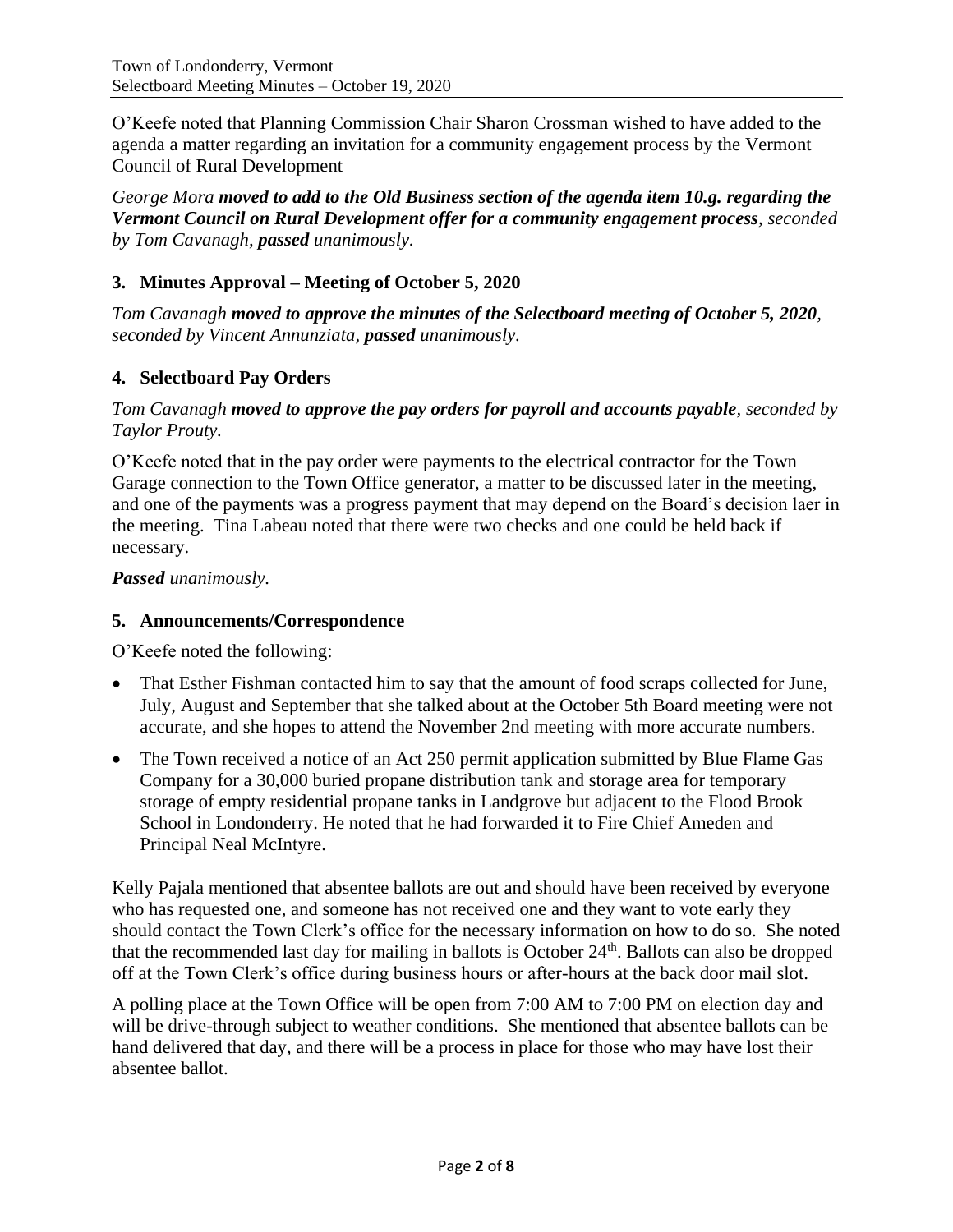Pajala thanked the Selectboard, Board of Civil Authority and other election officials for their willingness to assist with the election. She added that all is going well so far, with over 400 ballots turned in already.

Pajala also mentioned that while Memorial Park was closed due to the pandemic, the Parks Board was able to get some improvements done, and the new patio and grill area is now finished.

# **6. Visitors and Concerned Citizens**

Richard Phelan mentioned that the South Londonderry Fire Company is sponsoring a virtual pumpkin carving and information on it is available on the department's Facebook page. He also expressed his interest in commenting on the Williams Dam matter later in the meeting.

# **7. Town Officials Business**

# **a. Emergency Management Director – COVID-19 response updates**

Emergency Management Director (EMD) Kevin Beattie briefed the Board on the COVID-19 pandemic and the declared state of emergency. He noted that nationally infections were picking up, including places surrounding the area. There are travel restrictions for many surrounding counties, so travelers to the area must quarantine. For Vermonters, if a surrounding county is considered a "green" county, then you can freely travel in and out. But if it considered a "yellow" or "red" county then you must quarantine upon your return.

There is an uptick in cases in Vermont, he noted, but not at an alarming rate, and there have been a few local cases. He asked people to keep up their guard.

Beattie noted that the recent acquisition of shelter supplies had been donated by Londonderry Hardware at a value of approximately \$350, and he thanks thee store on behalf of the Town and asked that a letter be sent as well from the Board.

O'Keefe noted that an application for funding has been submitted to help pay for pandemicrelated purchases, such as plexiglass separators in the Town Office and remote meeting software, but also for portable air cleaning units to help with air quality. He mentioned that the grant would cover 75% of the expenses if approved.

# **b. Delinquent Tax Collector – Adoption of Town policy on Payment of Property Taxes and Collection of Delinquent Taxes**

Tina Labeau reviewed with the Board a proposed Town policy on tax collections and collection of delinquent taxes, which she mentioned comes from a boilerplate document from the Vermont League of Cities and Towns and includes tweaks to reflect what has been the Town's practice and elements of policies from other communities.

*Taylor Prouty moved to approve the Town Policy on Payment of Property Taxes and Collection of Delinquent Taxes as presented, seconded by Tom Cavanagh, passed unanimously.*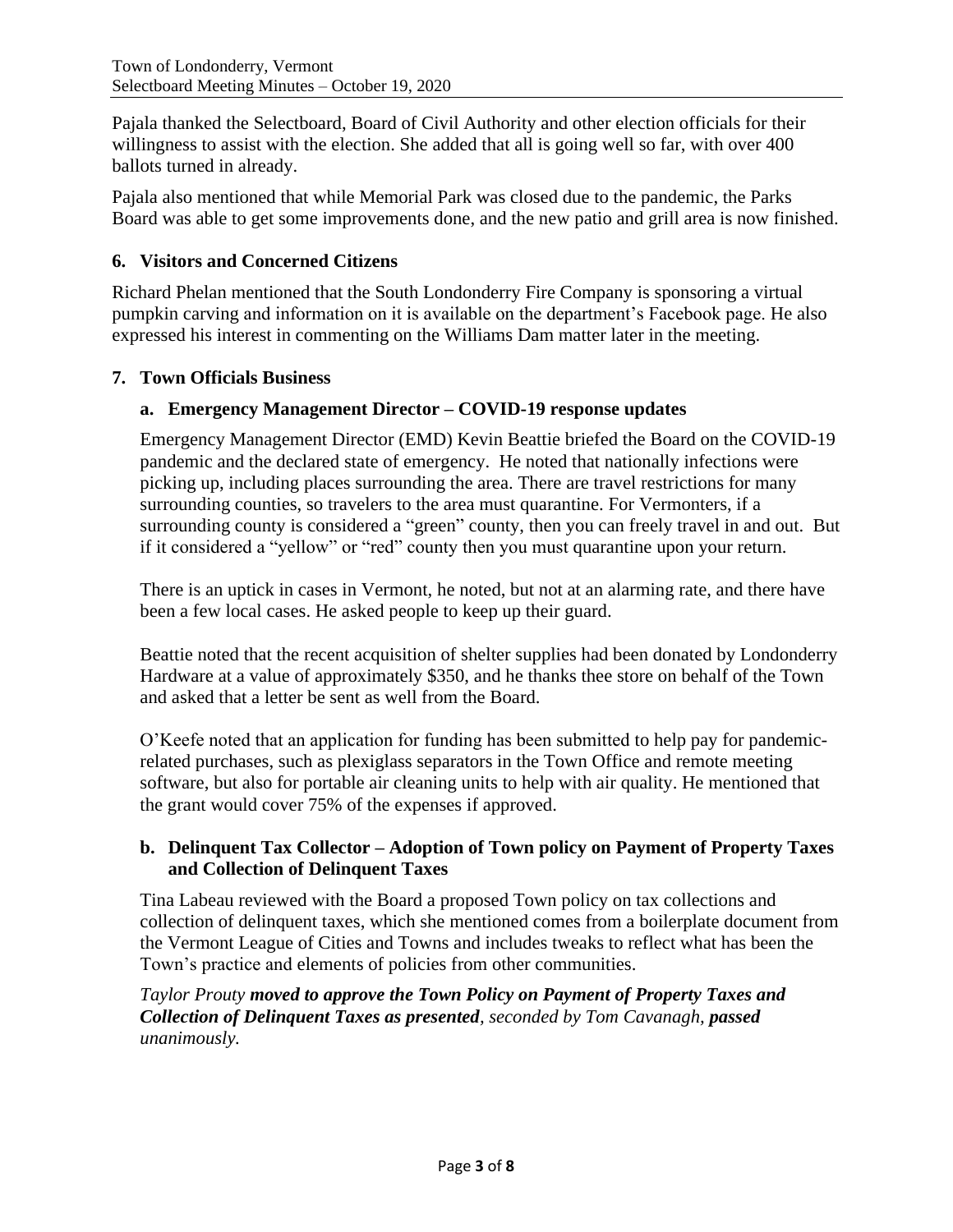# **c. Parks Board – Winter plowing of Pingree Park**

Parks Board member Marge Fish spoke about the Board's wish to promote outdoor activities this winter, and noted that Pingree Park's trail and sledding hill are great for family outdoor activities, and they wish to repurpose recreation funds unused this summer due to pandemicrelated closures for winter maintenance. She recommended seeking bids for plowing the Pingree Park entrance and down to the dog park and parking area.

Labeau noted that because the Solo Farm & Table restaurant is not opening this winter the Town will need to plow out the Town Hall parking lot, which could be added to a plowing bid. Frequency of plowing at this location was discussed, and it is assumed that plowing is not needed for every snow event.

Pajala mentioned past discussions about the Town Road Crew doing the plowing work at Pingree Park, but it would not be a priority and she recommended hiring a contractor.

Labeau noted that parks maintenance expenses were budgeted at \$5,500 for this year and only \$229 has been spent so far, and Pajala noted several other Parks budget items where funds were not expended due to closures. Labeau stated that she felt the Parks budget could handle the winter plowing expense.

O'Keefe was asked to draft a proposed Invitation to Bid for this.

#### **8. Transfer Station/Solid Waste Management**

#### **a. Updates**

Tom Cavanagh mentioned that he had heard from Esther Fishman that the Vermont Agency of Transportation has approved the official business directory sign for the Transfer Station and in fact has authorized a second one in the other direction, which will likewise cost \$175 up front and then \$100 each subsequent year. Board members were supportive of this.

He mentioned that the departing part-time Sunday employee would still be working for another month or so. O'Keefe noted that there were no applicants for the position as of yet.

Taylor Prouty noted that Road Foreman Josh Dryden has recently turned the compost and pushed back the stump pile.

#### **9. Roads and Bridges**

#### **a. Updates**

Taylor Prouty mentioned that the hazardous pine trees on Thompsonburg Road scheduled for removal have been taken down and the site looks clean.

He mentioned that he has become aware of an encroachment of a stone wall and monuments into the Lyons Road right-of-way. He will contact the property owner about it, and Tom Cavanagh recommended that he should speak with Donald Lyons. Kevin Beattie recommended that the property owner could take over the road. O'Keefe noted that it should be removed, but that the Town could permit an encroachment with specific agreements and protections.

O'Keefe mentioned that he had advertised the Road Crew vacancy and has received only one inquiry so far. The question of what to do if there is no successful recruitment was raised,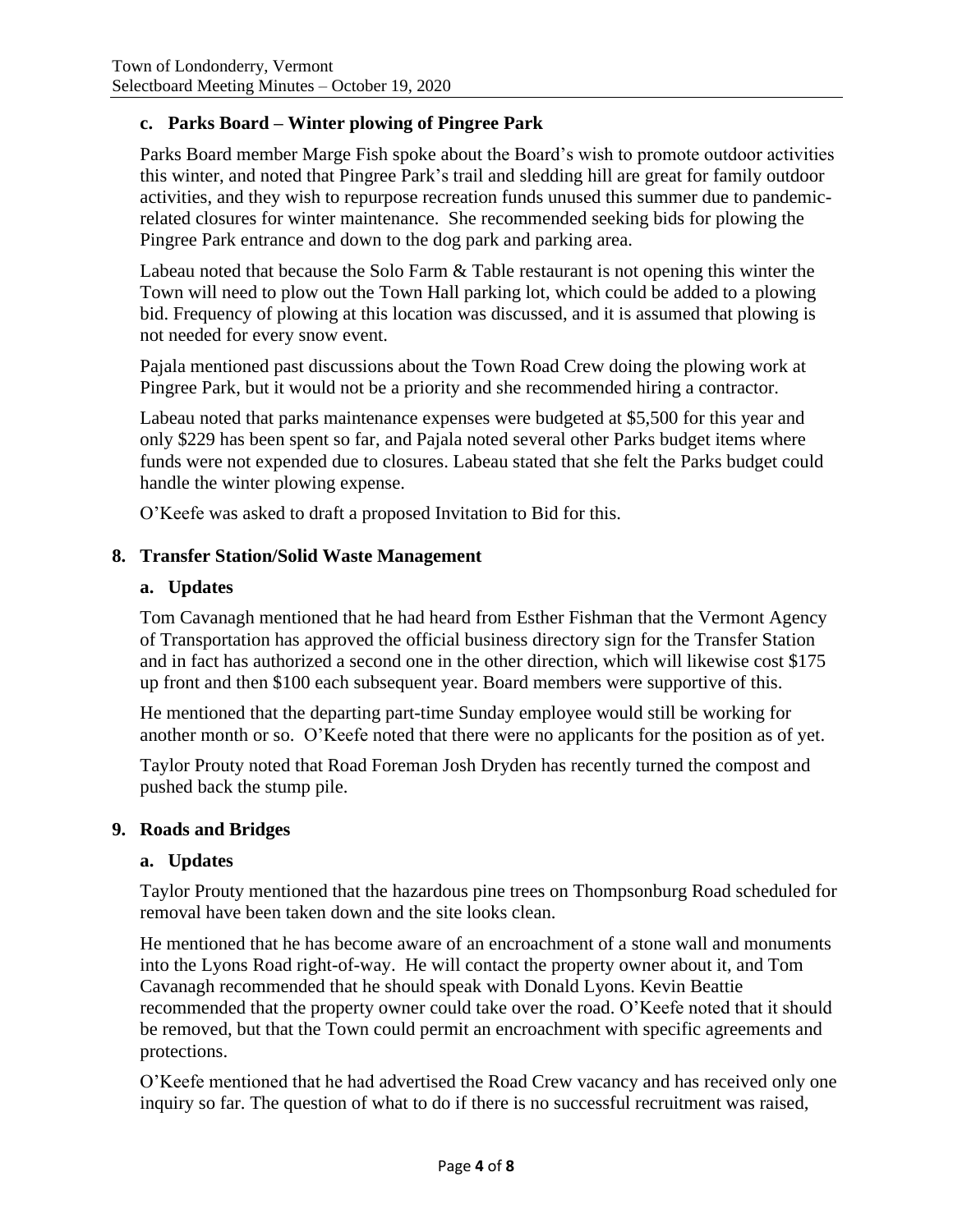and Prouty mentioned that he has been in discussions with Road Foreman Josh Dryden on this. Options such as joining up with nearby towns or bidding out some services were briefly discussed. Prouty noted that people may be available once local excavation companies, which are very busy now, slow down due to the season change. Mora asked to put this matter on the agenda at the next regular meeting, and Prouty mentioned that he would not be present but that Dryden would be.

# **10. Old Business**

### **a. Consider project changes to Town Garage connection to the Town Office generator**

Following up the discussion from the previous meeting, O'Keefe briefed the Board on the issues with this project. He presented two options provided by the electrical contractor:1) to continue on with the project, with additional equipment necessary for code compliance to cost \$14,700, which includes repair of damage caused by the Road Crew in the excavation process, and 2) to install a new generator at the Town Garage, and abandon the connection between the buildings, at a cost of approximately \$14,200, with the generator itself costing \$9,000. O'Keefe noted that the Town has already spent \$7,000 on the project, including permitting.

There was discussion about the proposed size of the proposed new generator. Prouty stated that he felt that installation of another large generator would require two units to maintain and would be more expensive over time, and that moving forward with the connection option would serve the Town best.

Beattie inquired whether there was grant funding available for this project and suggested this be pursued.

*Taylor Prouty moved to proceed with the Town Garage connection to the Town Office generator with added scope to comply with applicable State codes, and authorize expenditure of up to \$15,000 to be paid from the Town Building Reserve Fund for the project, and authorize the Town Administrator to execute all documents necessary for the hiring of the contractor to conduct the necessary work, seconded by Jim Fleming, passed unanimously.*

# **b. Discuss Wi-Fi booster for public use at Town Office**

O'Keefe stated that he simply wanted to inform the Board that there would be an ongoing budget cost of a few hundred dollars after the first year for the Town Office wi-fi booster being offered by the State of Vermont. Mora noted that the final decision on this has not yet been made by the State.

Beattie inquired whether the Flood Brook School has been contacted about its students needs for wi-fi in the community. Pajala mentioned that the school and other schools in the School District have been tracking wi-fi availability and connectivity support for families.

O'Keefe will fill out the application survey for the Town Office booster request.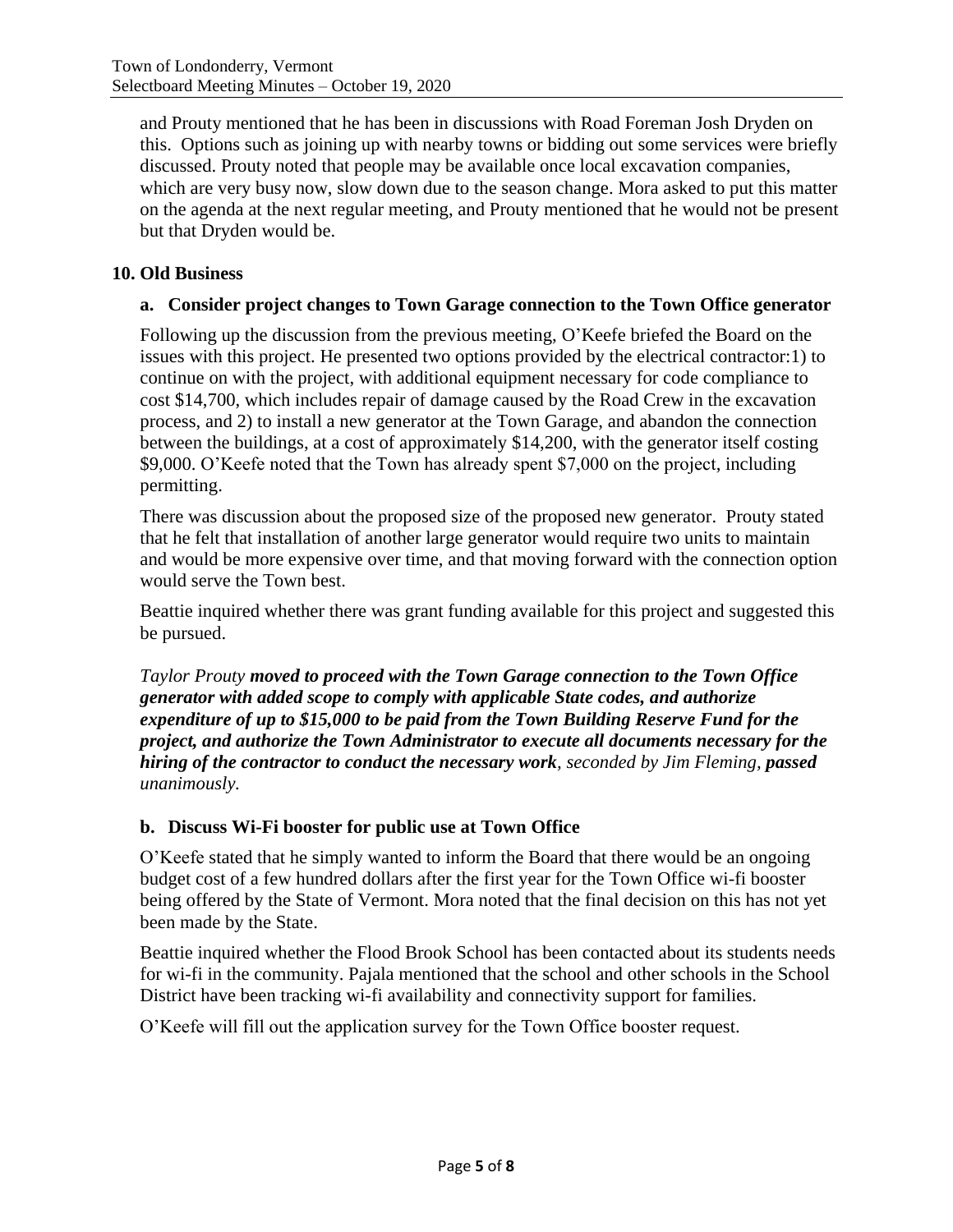### **c. Discuss Williams Dam**

Mora summarized issues regarding the Williams Dam, which with the last inspection has been determined in the poor condition. The VT Agency of Natural Resources Dam Safety Program is phasing in new dam safety and ownership rules that take full effect in 2022 and may see the Williams Dam classification changed to a more serious hazard classification. Kevin Bettie said that he could not confirm that it would be classified as a serious hazard dam as there did not appear to be a significant threat to humans or property should it fail. Mora described other new rating criteria such as amount of impounded water (it exceeds the 500,000 cubic foot level) and its failure would threaten wildlife due to the significant silt.

Mora stated that the Town should be prepared for the State upgrading the classification, and noted that ownership will become more of a financial burden on the Town going forward with engineering, licensure and repair costs. She added that the Town will need to commit one way or another to either fixing it or removing it, with the former having a high cost and the latter being eligible for State funding.

Prouty raised the option of local fundraising to support its repairs, and Richard Phelan mentioned he'd be willing to invest into the dam. Phelan added that the silt washing away with removal of the dam could have significant impacts. Dredging of the impoundment area was discussed.

Beattie stated that the new regulations will require the Town to spend significant funds and develop an emergency action plan. He recommended getting an estimate of cost for all of the necessary work. Mora suggested bringing to Town Meeting an article on whether to raise funds for an engineering study. Beattie noted that it will have to be done and mention there is a possibility that the VT DEC could do it for the Town. O'Keefe noted his effort last year to secure funding for a dam repair effort and was informed that it was not available for repairs, only for removal. Mora brought up the fact that the Town is unable to get insurance for the dam.

Cavanagh reminded the everyone that the impoundment area is the only water source or the Phoenix Fire Company in the area, and the department has expressed an interest in retaining the dam for that use. Alternatives for dry hydrant locations was briefly discussed.

The cost of an engineering study was discussed, and the figure of \$50,000 was mentioned. O'Keefe will contact the Dam Safety Program and various engineers to determine an estimate of cost for an engineering study, and report back to the Board.

# **d. Discuss Town Office cleaning**

O'Keefe mentioned that there had been no responses to the Town's Invitation to Bid for Town Hall cleaning services, and the idea of enticing another part-me employee to take this on was unsuccessful. Pajala suggested trying to hire a new person as a Town employee instead of seeking a contractor.

It was agreed to advertise for the employee position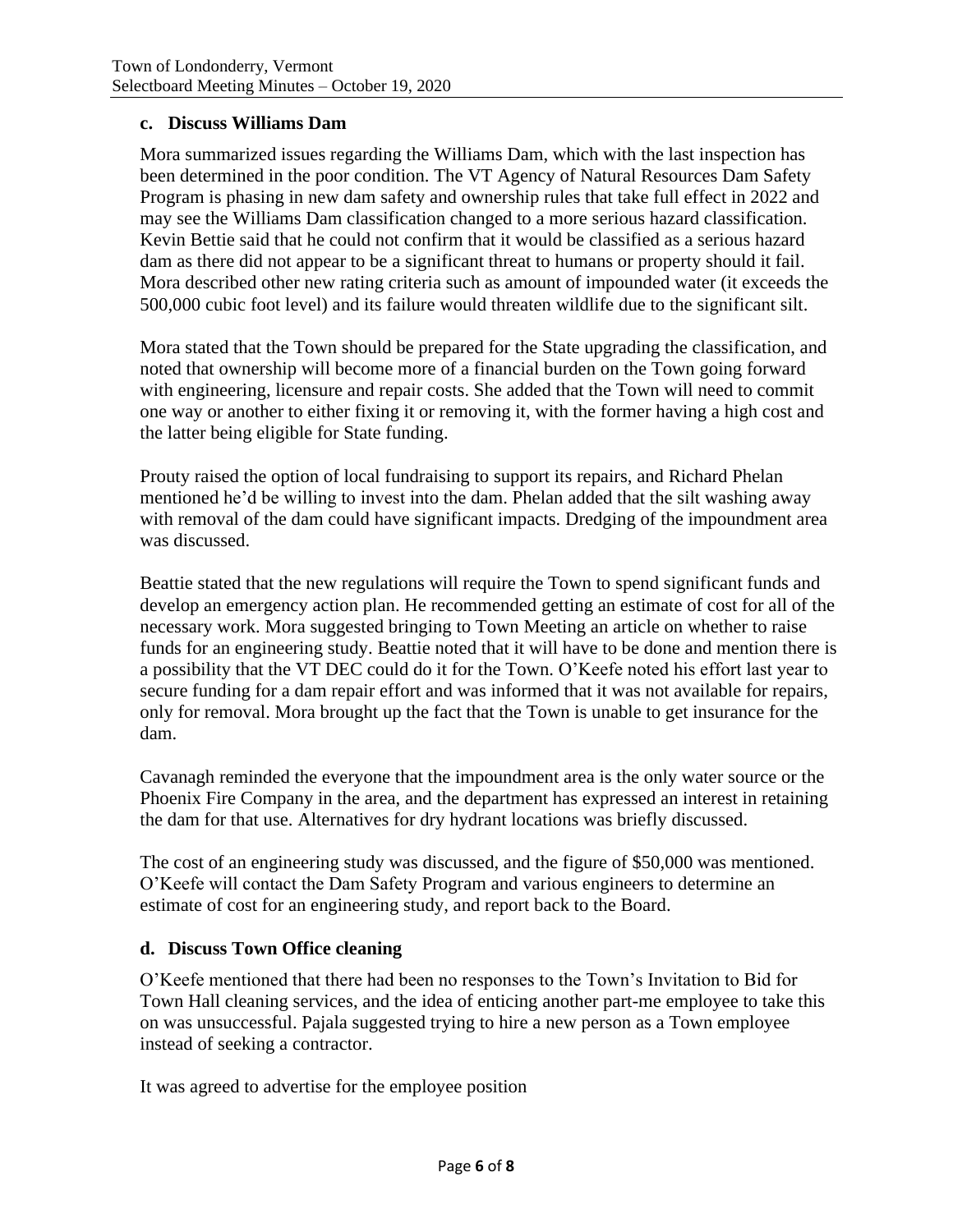### **e. Development Review Board annual appointments**

The Board reviewed a request for reappointment to the Development Review Board from Bob Maisey as a regular member.

*Taylor Prouty moved to reappoint Bob Maisey as a regular member of the Development Review Board for a 3-year term extending to September 30, 2023, seconded by Tom Cavanagh, passed unanimously.*

**f. Executive Session – Pending or probable civil litigation or prosecution, to which the Town is or may be a party, and confidential attorney-client communications made for the purpose of providing professional legal services, per 1 V.S.A. §§ 313 (a)(1)(E) & 313 (a)(1)(F)**

It was agreed to move this agenda item to the end of the agenda, after New Business.

### **g. Discuss Vermont Council on Rural Development offer for community engagement process**

O'Keefe mentioned that the Board back in March authorized an application to participate in the VCRD community visit program, but due to the pandemic the organization has changed the way the program works and the Planning Commission would like to still work with VCRD in the new community engagement format. He added that there is no expense to the Town and in order to participate the Board needs to authorize Mora to submit a letter of continued interest.

*George Mora moved to authorize the Chair to sign an acceptance of the letter of invitation from the Vermont Council on Rural Development, seconded by Taylor Prouty, passed unanimously.*

#### **11. New Business**

### **a. Town of Londonderry membership in the Southern Vermont Communication Union District (SVCUD) and appointment Town representatives**

Jeff Such noted that Londonderry is situated at the intersection of two communications union districts (CUDs), the Deerfield Valley CUD, or which the Town is currently a member, and the Southern Vermont CUD. He noted that the two districts may be working together in some ways on the future and that by joining both the Town could hedge its bets to be privy to what each one is doing in order to take advantage of whatever agreements come to fruition.

Such agreed to be the Town's representative, and he mentioned that Deerfield Valley CUD representative Ellen Seidman could act as the alternate for the Southern Vermont CUD.

*Taylor Prouty moved that the Town of Londonderry hereby 1) requests admission to the Southern Vermont Communications Union District, 2) appoints Jeff Such as Representative to its Governing Board and Ellen Seidman as Alternate Representative, 3) approves a resolution setting this forth and authorizes the Selectboard Chair to execute said resolution or other documents necessary for participation in the Communications Union District, seconded by Tom Cavanagh, passed unanimously.*

O'Keefe will notify the SVCUD of the Board's decisions.